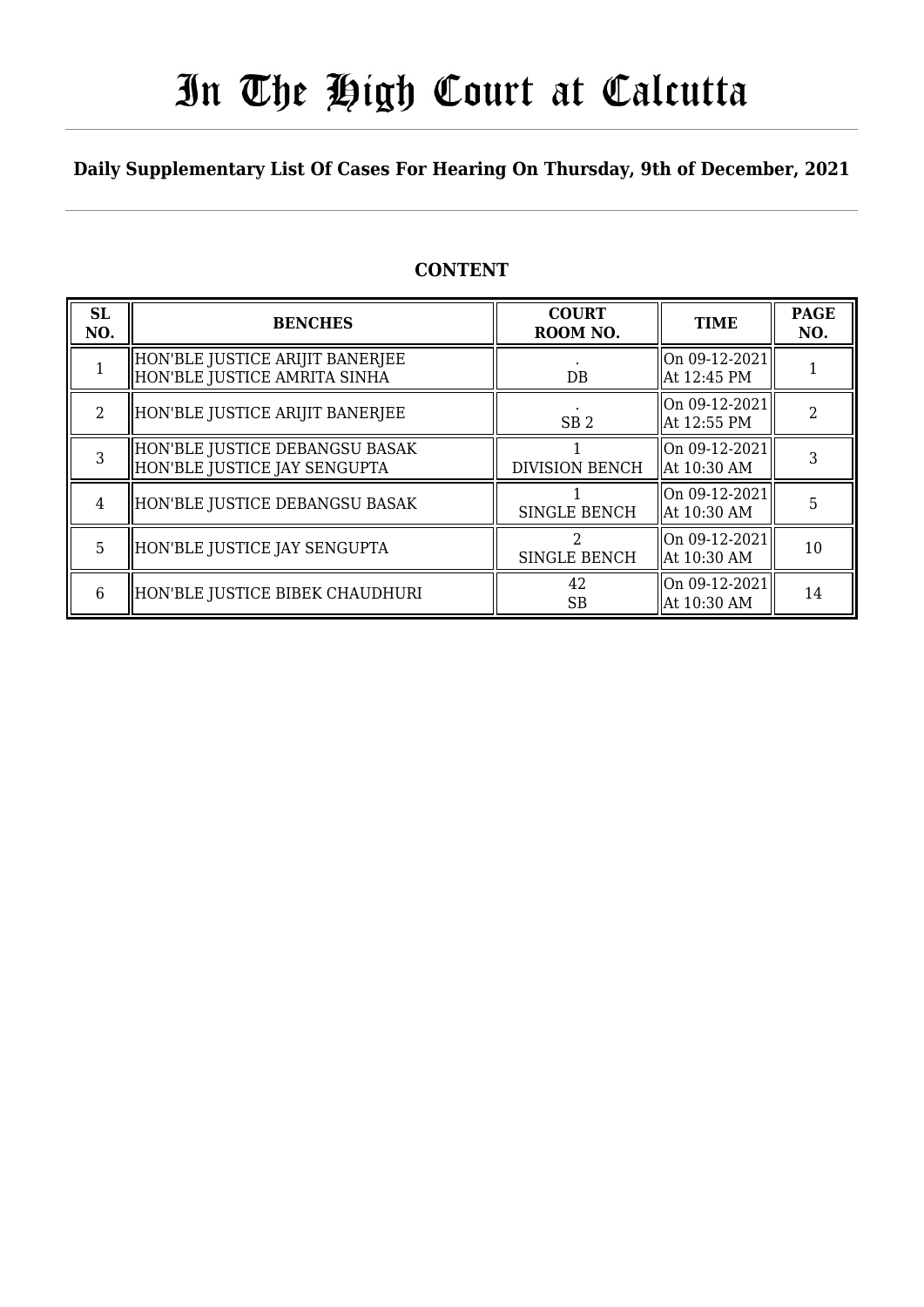

**DAILY CAUSELIST For Thursday The 9th December 2021**

**COURT NO. .**

**DIVISION BENCH (DB)**

**AT 12:45 PM**

**HON'BLE JUSTICE ARIJIT BANERJEE HON'BLE JUSTICE AMRITA SINHA (VIA VIDEO CONFERENCE)**

**FROM PRINCIPAL BENCH**

#### **CONTEMPT APPLICATION**

MS. A. S. ZINU

1 CPAN/30/2019 [ IN MA 51/2018] SHRI C. HAMZA AND ORS VS SHRI CHETAN B. SANGHI AND ORS.

*(Bench ID-1056 ) 1/1* Page 1 Of 14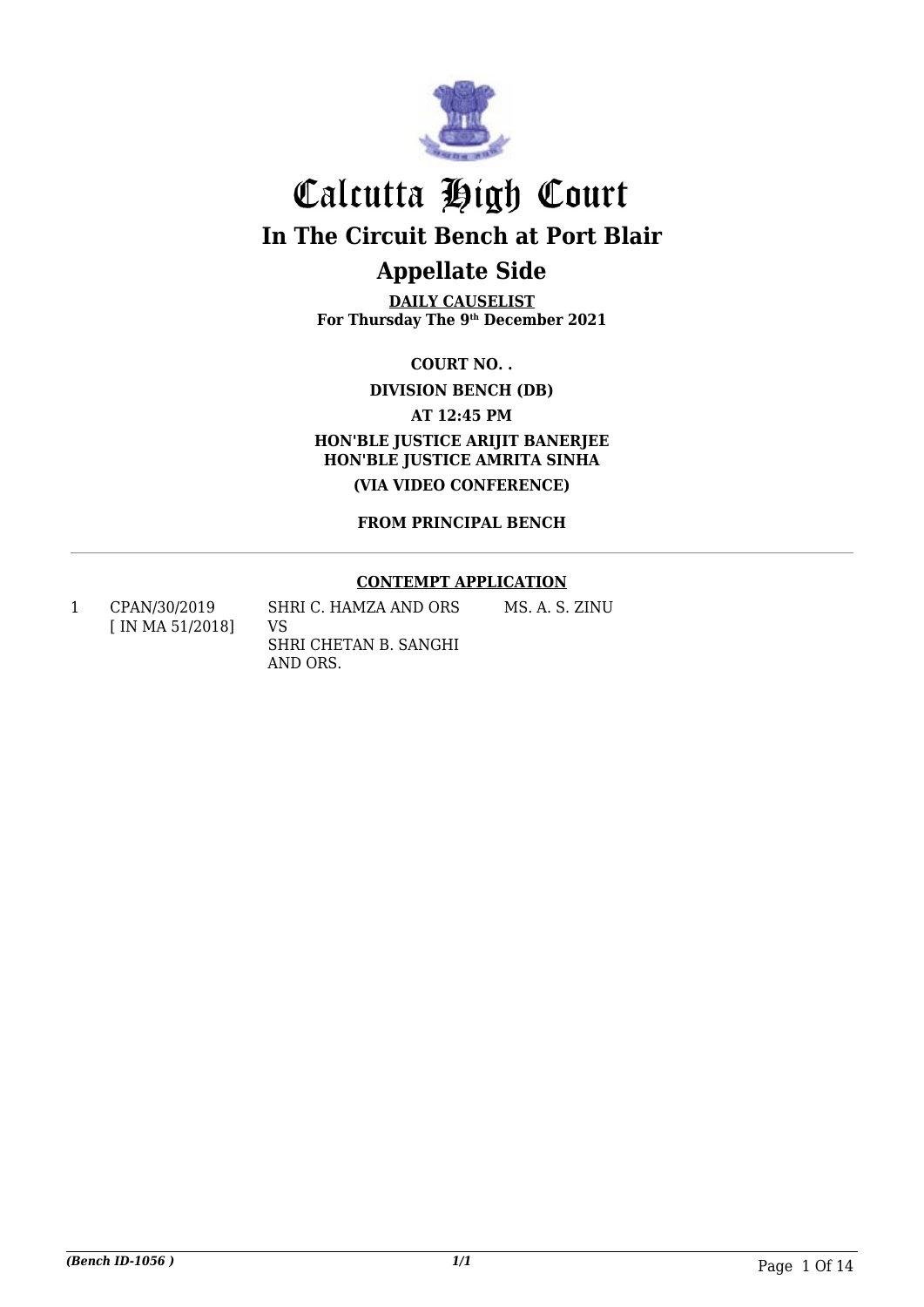

**DAILY CAUSELIST For Thursday The 9th December 2021**

**COURT NO. . SINGLE BENCH (SB ) AT 12:55 PM HON'BLE JUSTICE ARIJIT BANERJEE (VIA VIDEO CONFERENCE)**

**FROM PRINCIPAL BENCH**

## **CONTEMPT APPLICATION**

| CPAN/12/2021    | S.SUBRAMANIAN<br>VS<br>M.RAJU | G.BINNU KUMAR |
|-----------------|-------------------------------|---------------|
| wt2 WPA/43/2021 | S.SUBRAMANIAN<br>VS<br>M.RAJU | G.BINNU KUMAR |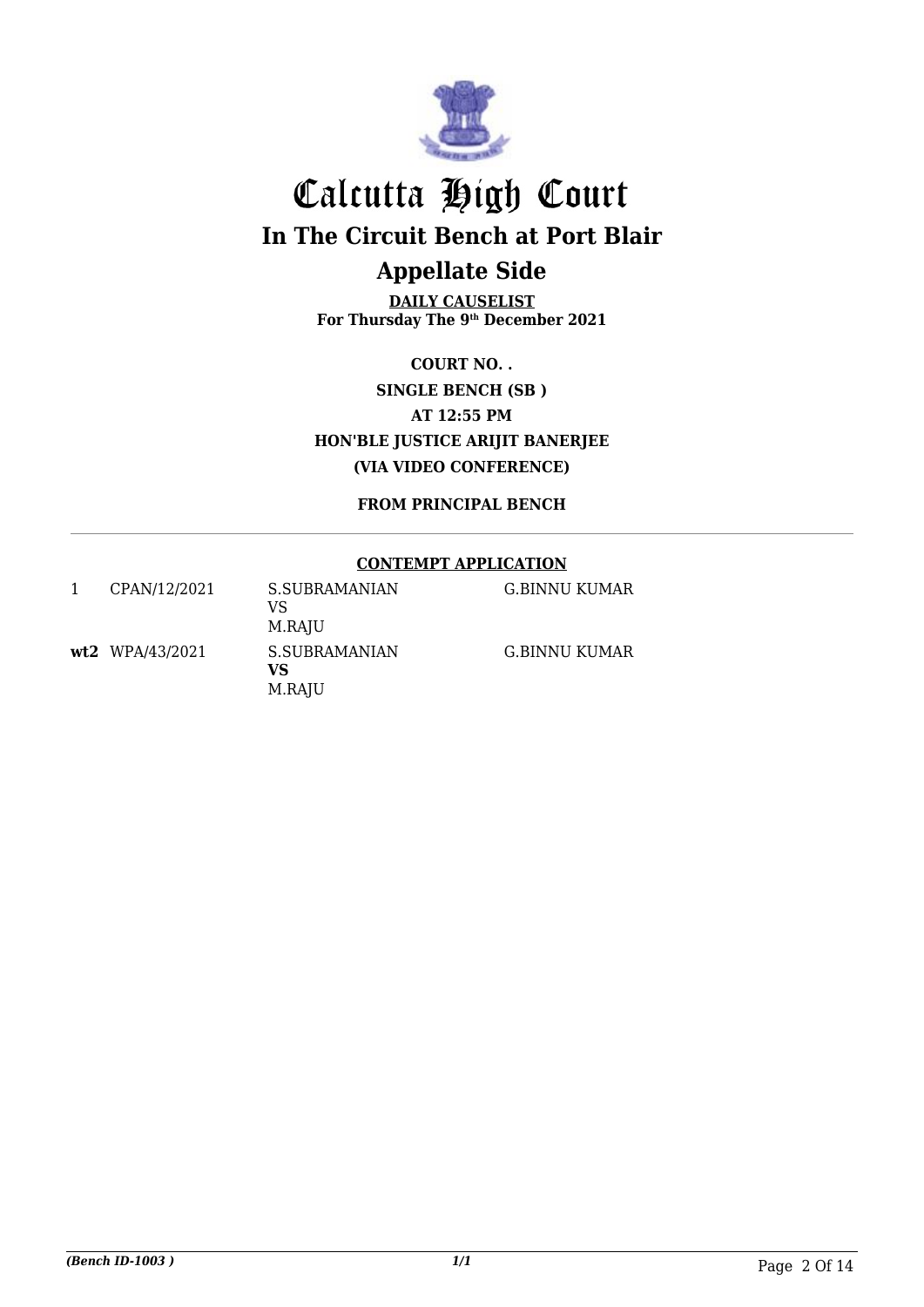

**DAILY CAUSELIST For Thursday The 9th December 2021**

**COURT NO. 1**

**DIVISION BENCH (DB)**

**AT 10:30 AM**

**HON'BLE JUSTICE DEBANGSU BASAK HON'BLE JUSTICE JAY SENGUPTA**

#### **APPLICATION**

| $\mathbf{1}$ | MA/33/2020        | ANDAMAN AND NICOBAR<br>STATE COOPERATIVE BANK<br>LIMITED<br><b>VS</b><br>THE ANDAMAN AND<br>NICOBAR ADMINISTRATION<br>AND ORS. | B.BHATTACHARYA,<br>V.BOSE, A.GHATAK,<br>MD. A.ANSARI,<br><b>TASNEEM</b> | P.M.MUKHERJEE,<br>P.K.DAS, ARUL<br><b>PRASANTH</b> |  |  |  |
|--------------|-------------------|--------------------------------------------------------------------------------------------------------------------------------|-------------------------------------------------------------------------|----------------------------------------------------|--|--|--|
|              | IA NO: CAN/1/2021 |                                                                                                                                |                                                                         |                                                    |  |  |  |
|              | wt2 WPA/6067/2020 | ANDAMAN AND NICOBAR<br>STATE COOPERATIVE BANK<br>LIMITED<br><b>VS</b><br>THE ANDAMAN AND<br>NICOBAR ADMINISTRATION<br>AND ORS. | B.BHATTACHARYA,<br>V.BOSE, A.GHATAM,<br><b>A.ANSARI</b>                 | ARUL PRASANTH                                      |  |  |  |
|              | IA NO: CAN/1/2021 |                                                                                                                                |                                                                         |                                                    |  |  |  |
|              |                   | <b>FOR HEARING</b>                                                                                                             |                                                                         |                                                    |  |  |  |
| 3            | FMAT/4/2019       | THE EXECUTIVE ENGINEER<br><b>VS</b><br>C.V.THOMAS                                                                              | <b>ARUL PRASANTH</b>                                                    | <b>GOPALA BINNU</b><br><b>KUMAR</b>                |  |  |  |
| 4            | CRA/8/2019        | KARTICK SAHA<br><b>VS</b><br>THE STATE                                                                                         | <b>BABITA DAS</b>                                                       | A.S.ZINU                                           |  |  |  |
| 5            | WP.CT/90/2019     | <b>SELVARAJ RAJU</b><br><b>VS</b><br>UNION OF INDIA AND ORS.                                                                   | K.SABIR                                                                 | S.CHAKRABORTY,<br><b>RAMENDU</b><br><b>AGARWAL</b> |  |  |  |
| 6            | CRA/4/2021        | THE STATE<br><b>VS</b><br>DR. B.PRABHURAM                                                                                      | A.S.ZINU                                                                | ANJILI NAG,<br>D.ILANGO                            |  |  |  |

IA NO: CRAN/2/2021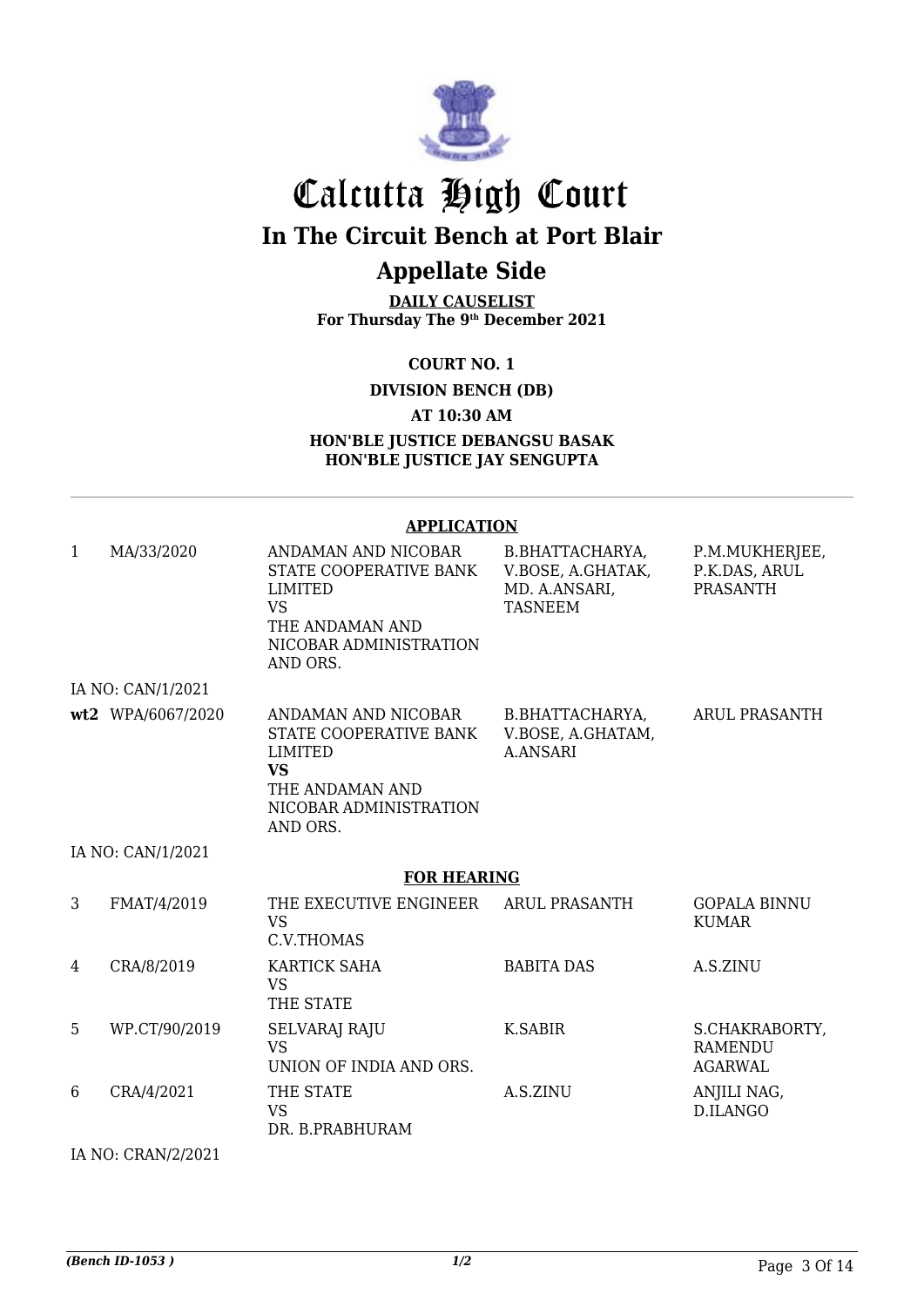7 MA/5/2021 THESLEEMA M.K. VS ANDAMAN AND NICOBAR ADMINISTRATION AND ORS.

N.A.KHAN SHATADRU CHAKRABORTY, RAMENDU AGARWAL, K.M.B.JAYAPAL

IA NO: CAN/1/2021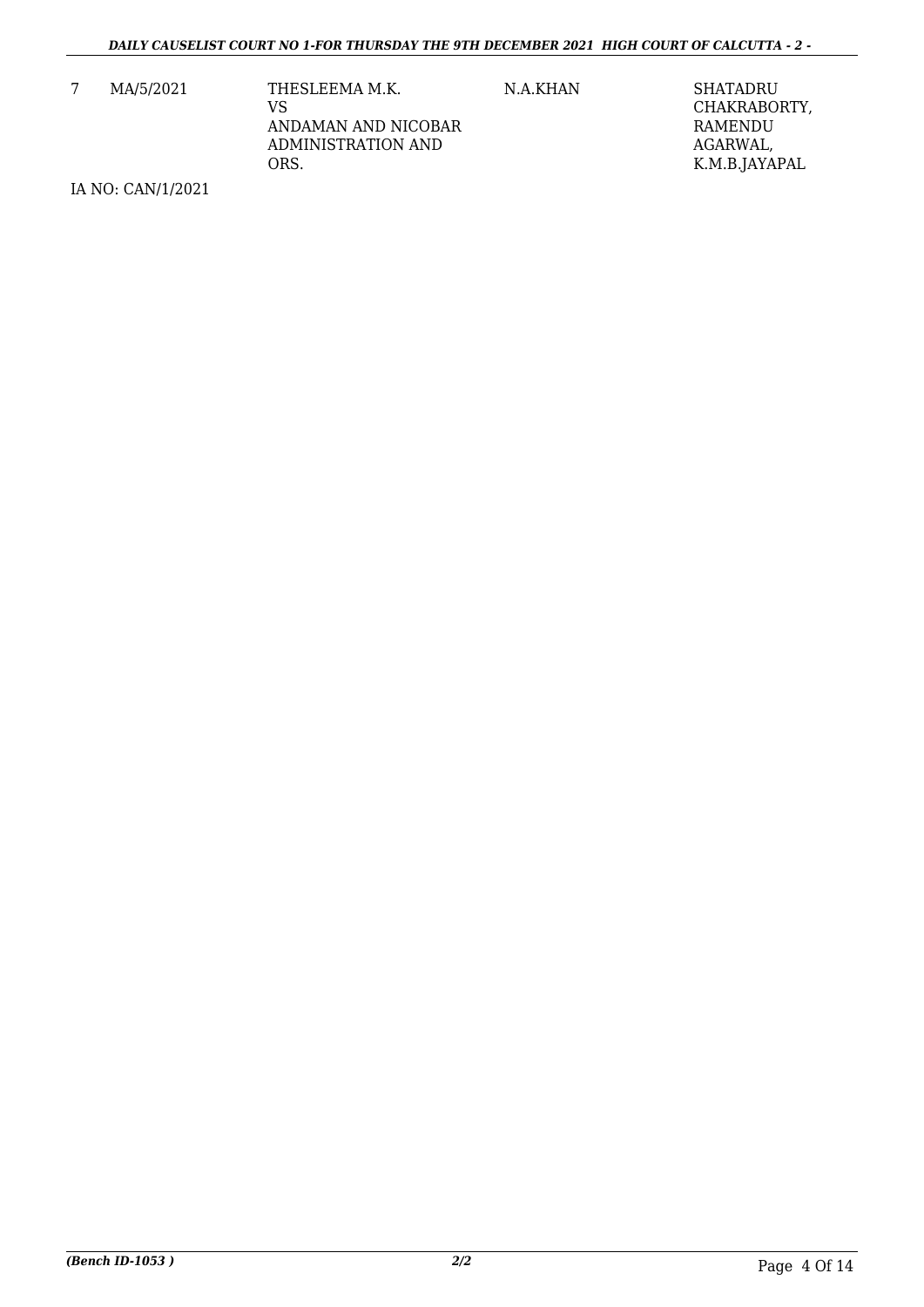

# Calcutta High Court **In The Circuit Bench at Port Blair**

## **Appellate Side**

**DAILY CAUSELIST For Thursday The 9th December 2021**

**COURT NO. 1**

**SINGLE BENCH (SB)**

**AT 10:30 AM**

**HON'BLE JUSTICE DEBANGSU BASAK**

## **(SINGLE BENCH WILL SIT AFTER COMPLETION OF DIVISION BENCH)**

|   |                   | <b>MOTION</b>                                                                                     |                                     |                      |
|---|-------------------|---------------------------------------------------------------------------------------------------|-------------------------------------|----------------------|
| 1 | CO/14/2021        | <b>BALBIR SINGH AND</b><br><b>ANOTHER</b><br>VS.<br>GYAN SINGH AND ORS.                           | <b>ANJILI NAG</b>                   |                      |
|   | IA NO: CAN/1/2021 |                                                                                                   |                                     |                      |
| 2 | CO/20/2021        | ST. MARY CHARITABLE AND<br>EDUCATIONAL SOCIETY<br><b>AND OTHERS</b><br><b>VS</b><br>POONAM KUMARI | <b>GOPALA BINNU</b><br><b>KUMAR</b> |                      |
| 3 | WPA/274/2021      | P.VENKATESHWAR RAO<br><b>VS</b><br>PORT BLAIR MUNICIPAL<br><b>COUNCIL AND ORS</b>                 | K.VIJAY KUMAR                       | <b>ARUL PRASANTH</b> |
| 4 | WPA/279/2021      | <b>DILIP KUMAR</b><br><b>VS</b><br>THE UNION OF INDIA AND<br><b>OTHERS</b>                        | PARDESHIA MUNDA                     | <b>VIKAS TEWARY</b>  |
| 5 | WPA/283/2021      | PRASANNA KUMARI<br><b>VS</b><br>THE SUPERINTENDING<br><b>ENGINEER AND OTHERS</b>                  | <b>C.KALA DEVI</b>                  |                      |
| 6 | WPA/285/2021      | K.NAGAVALLI<br><b>VS</b><br>THE SUPERINTENDING<br><b>ENGINEER AND OTHERS</b>                      | <b>C.KALA DEVI</b>                  |                      |
| 7 | WPA/287/2021      | RAJA LAKSHMY<br><b>VS</b><br>THE SUPERITENDING<br><b>ENGINEER AND OTHERS</b>                      | <b>C.KALA DEVI</b>                  |                      |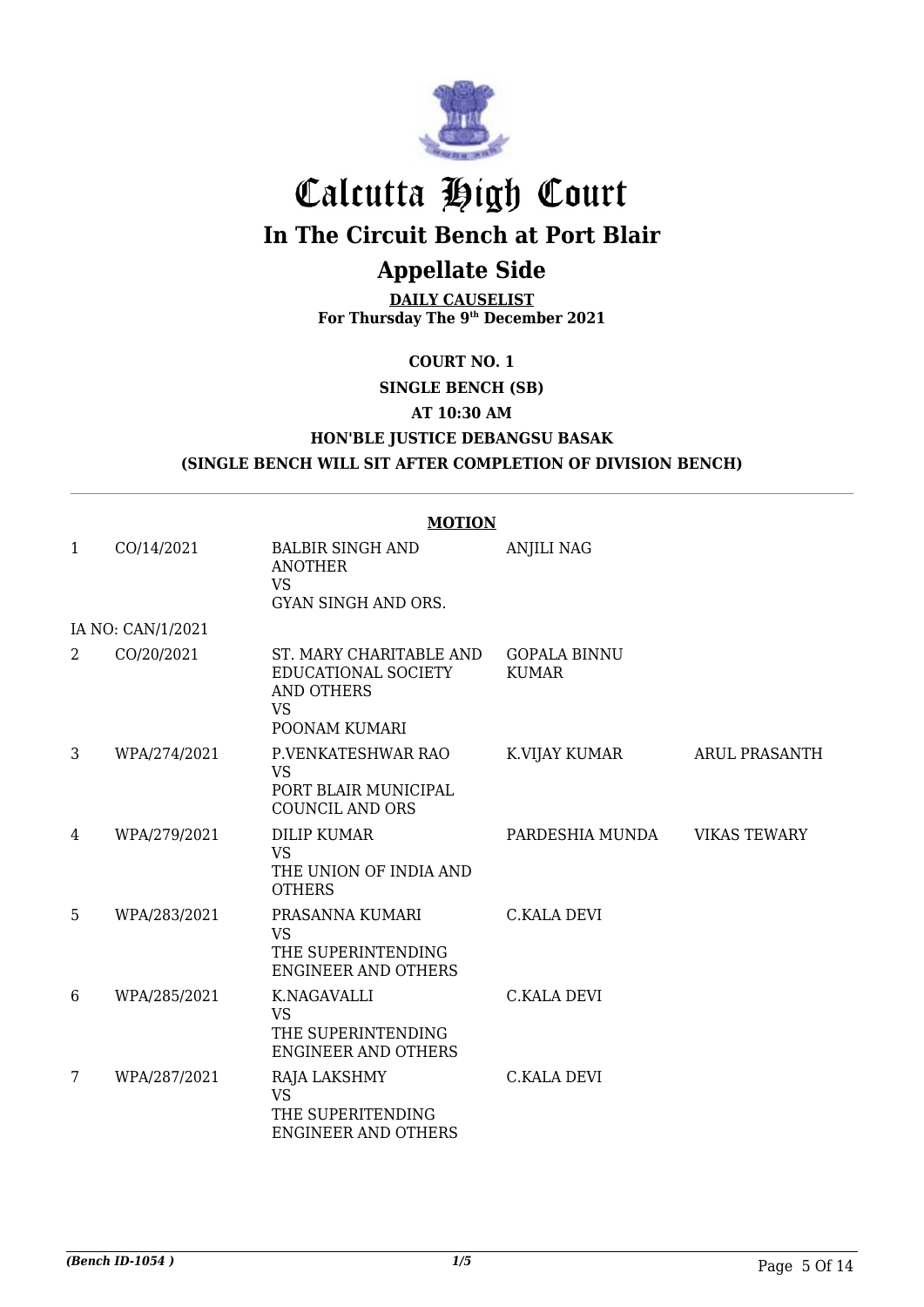| 8  | WPA/289/2021      | <b>SUDHIR TIRKEY</b><br><b>VS</b><br>THE SUPERINTENDING                                                                          | <b>C.KALA DEVI</b>                          |                                                                     |
|----|-------------------|----------------------------------------------------------------------------------------------------------------------------------|---------------------------------------------|---------------------------------------------------------------------|
|    |                   | <b>ENGINEER AND OTHERS</b>                                                                                                       |                                             |                                                                     |
| 9  | WPA/293/2021      | NIKUNJA BIHARI MITRA<br><b>VS</b><br>THE ASSISTANT ENGINEER                                                                      | K.SABIR                                     |                                                                     |
| 10 | WPA/295/2021      | ANDAMAN AND NICOBAR<br>RAJYA KARMACHARI<br>MAHASANGH AND<br><b>ANOTHER</b><br>VS<br>THE LIEUTENANT<br><b>GOVERNOR AND OTHERS</b> | <b>GOPALA BINNU</b><br><b>KUMAR</b>         | <b>SHATADRU</b><br>CHAKRABORTY,<br><b>RAMENDU</b><br><b>AGARWAL</b> |
|    |                   | <b>APPLICATION</b>                                                                                                               |                                             |                                                                     |
| 11 | FAT/4/2021        | MOHAMMED HANEEFA<br><b>VS</b><br>SARITA SUKUMARI KUJUR<br><b>ALIAS SAFEENA</b>                                                   | ANANDA HALDER                               | <b>ARUL PRASANTH</b>                                                |
| 12 | AP/6/2021         | M/S. M.K. DEVELOPERS<br><b>VS</b><br><b>JOINT DIRECTOR</b><br>(CONTRACTS) FOR<br><b>ACCEPTING OFFICER</b><br>(CHIEF ENGINEER)    | S.K.GOLDER,<br><b>S.SARKAR</b>              | <b>TULSI LALL</b>                                                   |
|    |                   | <b>FOR HEARING</b>                                                                                                               |                                             |                                                                     |
| 13 | CRA/3/2019        | THE STATE<br><b>VS</b><br>A.MAHESHWAR RAO AND<br>ORS.                                                                            | A.S.ZINU                                    | ANJILI NAG, GOPALA<br><b>BINNU KUMAR</b>                            |
| 14 | CRR/13/2019       | <b>B.RAJALAXMI AND ANR.</b><br><b>VS</b><br>K.M.RAMESH                                                                           | ARUL PRASANTH,<br><b>DOLLY SARKAR</b>       | D.ILANGO, ANJILI<br><b>NAG</b>                                      |
| 15 | CRR/28/2019       | K.D.UNNITHAN<br><b>VS</b><br>THE STATE                                                                                           | <b>ANIL KUMAR</b><br><b>CHAKRABORTHY</b>    | <b>SHATADRU</b><br>CHAKRABORTY,<br><b>RAMENDU</b><br><b>AGARWAL</b> |
| 16 | WPA/203/2019      | DIVISIONAL FOREST<br>OFFICER, MAYABUNDER<br><b>VS</b><br>SHRI. BIRSA KINDO                                                       | SHATADRU<br>CHAKRABORTY,<br>RAMENDU AGARWAL | <b>GOPALA BINU</b><br><b>KUMAR</b>                                  |
|    | wt17 WPA/173/2019 | <b>SHRI BIRSA KINDO</b><br><b>VS</b><br>THE DIVISIONAL FOREST<br>OFFICER, MAYABUNDER                                             | <b>GOPALA BINU KUMAR</b>                    |                                                                     |
| 18 | WPA/241/2019      | THE EXECUTIVE ENGINEER<br>NORTH ANDAMAN<br>CONSTRUCTION DIVISION<br>(NACD)<br><b>VS</b><br>SMTI. REKHA NAIR AND<br>ORS.          | MOHAMMED<br><b>TABRAIZ</b>                  | <b>GOPALA BINNU</b><br><b>KUMAR</b>                                 |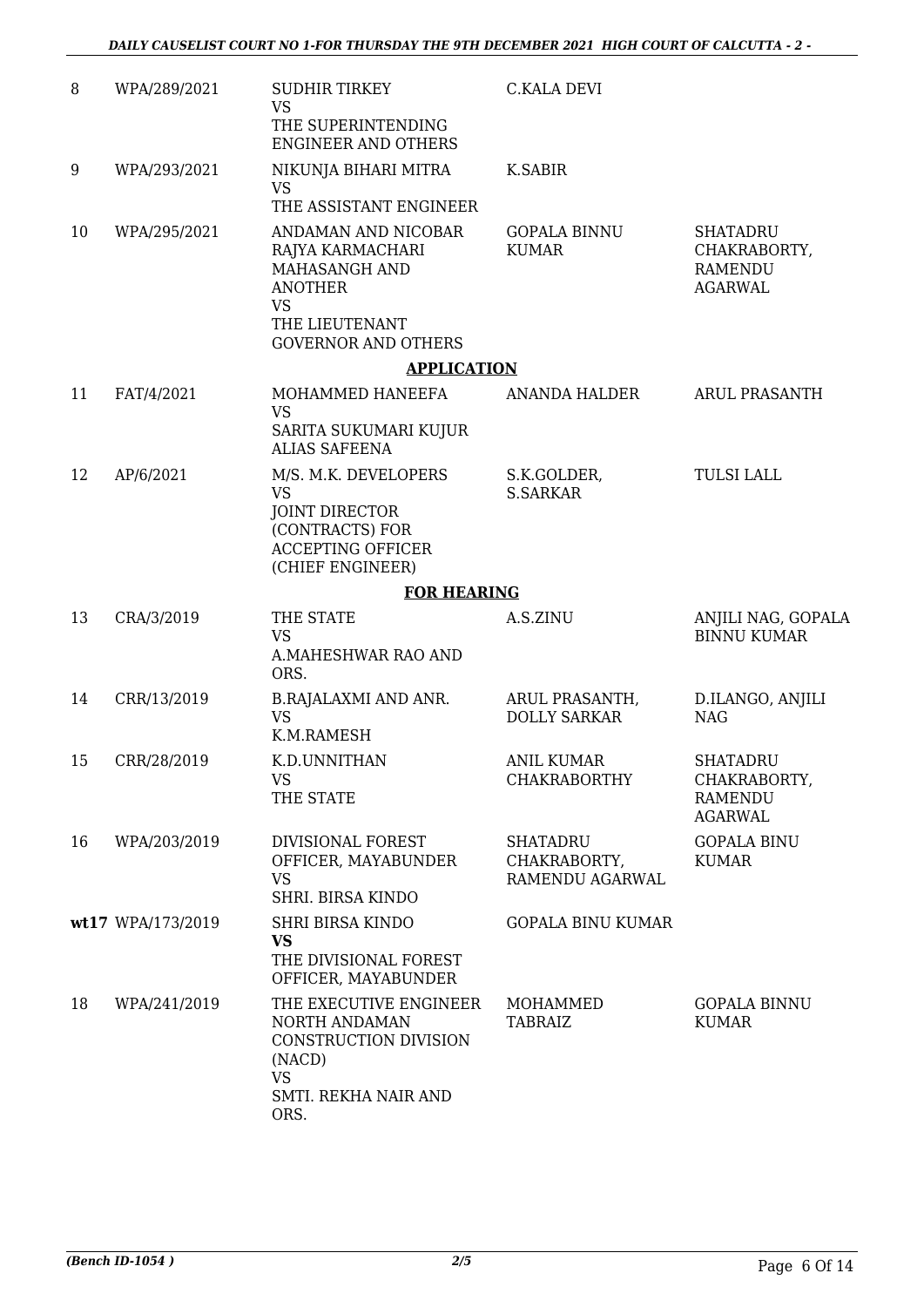| 19 | WPA/20297/2019    | M/S ARYAN AQUA (INDIA)<br>PVT. LTD.<br><b>VS</b><br>THE ANDAMAN AND<br>NICOBAR ADMINISTRATION<br>AND ORS.       | <b>ANJILI NAG</b>                       | AJAY KUMAR<br><b>MANDAL</b>       |
|----|-------------------|-----------------------------------------------------------------------------------------------------------------|-----------------------------------------|-----------------------------------|
| 20 | CRA/1/2020        | SAROJIT KULLU<br><b>VS</b><br>THE STATE                                                                         | D.ILANGO                                | M.P.KAMARAJ                       |
| 21 | FMAT/2/2020       | JAVED NISAR<br><b>VS</b><br>THE MANAGER, UNITED<br><b>INDIA INSURANCE</b><br>COMPANY LTD. AND ANR.              | K.M.B.JAYAPAL                           | N.A.KHAN, ARUL<br><b>PRASANTH</b> |
| 22 | WPA/100/2020      | DEV DASS @ DIVA DAS AND<br>ANR.<br><b>VS</b><br>THE ARBITRATOR AND ORS.                                         | ANJILI NAG, SHIPRA<br>MANDAL, R.PRADEEP | ARUL PRASANTH                     |
|    | wt23 WPA/101/2020 | DEVA DASS @ DIVA DAS<br>AND ANR.<br><b>VS</b><br>THE ARBITRATOR,<br>REGISTRAR COOPERATIVE<br>SOCIETIES AND ORS. | ANJILI NAG, SHIPRA<br>MANDAL, R.PRADEEP | <b>ARUL PRASANTH</b>              |
| 24 | WPA/116/2020      | BIJLI KAAMGAR UNION AND<br>ANR.<br><b>VS</b><br>THE HONBLE<br>LT.GOVERNOR AND ORS.                              | <b>GOPALA BINNU</b><br><b>KUMAR</b>     | V.TIWARI                          |
| 25 | WPA/121/2020      | SOBHANA KUMARI<br><b>VS</b><br>THE LIEUTENANT<br><b>GOVERNOR AND ORS.</b>                                       | <b>GOPALA BINNU</b><br><b>KUMAR</b>     |                                   |
| 26 | WPA/123/2020      | M.KRISHNAN<br><b>VS</b><br>THE LT GOVERNOR AND<br>ORS.                                                          | MOHAMMED<br>TABRAIZ                     | <b>ARUL PRASANTH</b>              |
| 27 | WPA/131/2020      | <b>SOURAV MISRA</b><br><b>VS</b><br>THE ANDAMAN AND<br>NICOBAR ADMINISTRATION<br>AND ORS.                       | K.VIJAY KUMAR                           |                                   |
| 28 | WPA/139/2020      | <b>RITA SIL</b><br><b>VS</b><br>THE ADMINISTRATOR<br>(LIEUTENANT GOVERNOR)<br>AND ORS.                          | <b>ANJILI NAG</b>                       | <b>ARUL PRASANTH</b>              |
|    | wt29 WPA/190/2021 | <b>RITA SIL</b><br><b>VS</b><br>THE ADMINISTRATOR<br>(LIEUTENANT GOVERNOR)<br>AND ORS.                          | ANJILI NAG                              | <b>ARUL PRASANTH</b>              |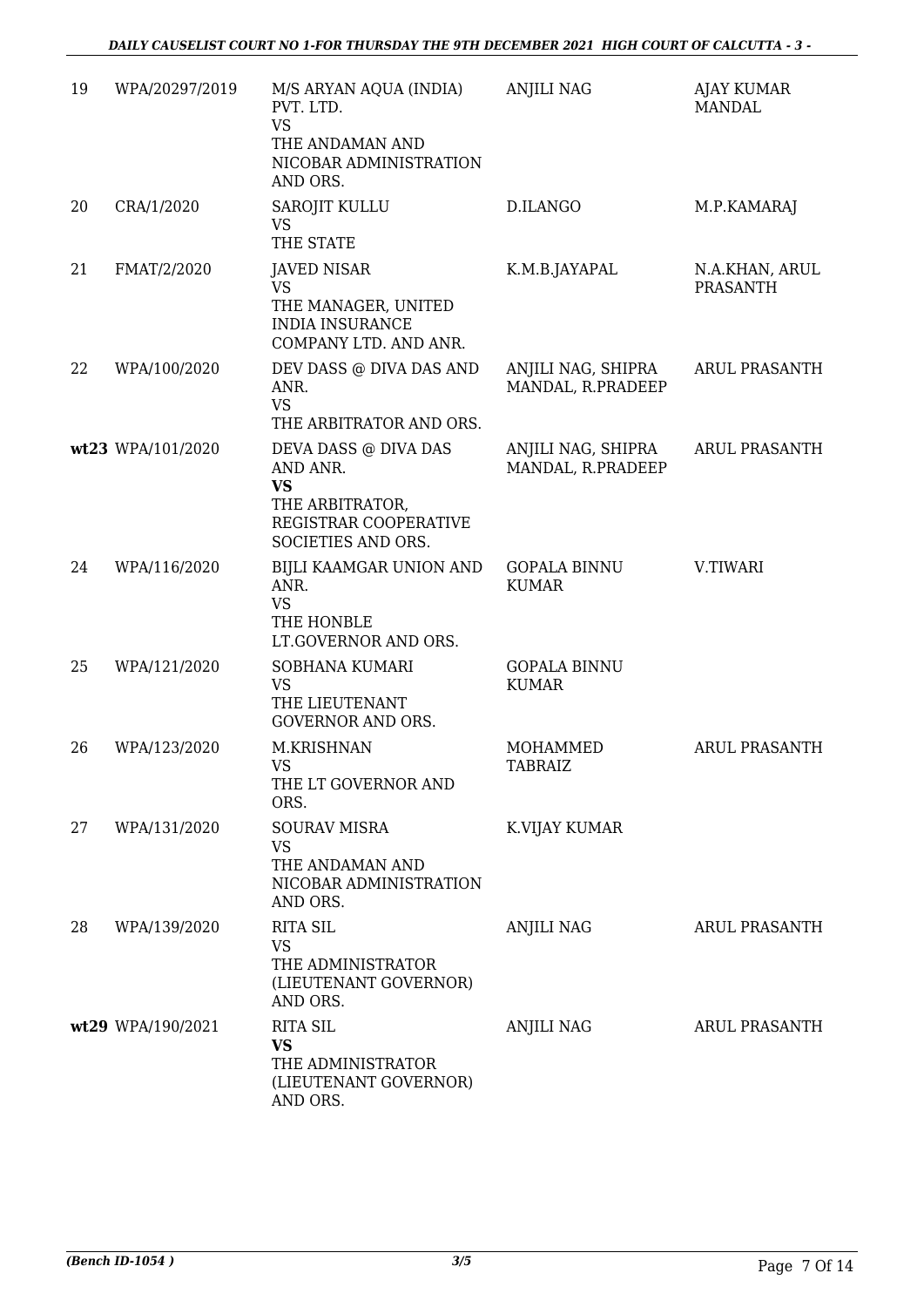| 30 | WPA/149/2020     | M/S T.T. TRADING<br>COMPANY AND ANR.<br><b>VS</b><br>THE ANDAMAN AND<br>NICOBAR ADMINISTRATION<br>AND ORS. | <b>ANJILI NAG</b>                         | <b>ARUL PRASANTH</b>        |
|----|------------------|------------------------------------------------------------------------------------------------------------|-------------------------------------------|-----------------------------|
| 31 | WPA/9283/2020    | RITHI SINGH AND ORS.<br><b>VS</b><br>THE LIEUTENANT<br><b>GOVERNOR AND ORS.</b>                            | <b>ANJILI NAG</b>                         | ARUL PRASANTH               |
| 32 | WPA/2/2021       | <b>S.RAVINDRAN</b><br>VS<br>THE ADMINISTRATOR AND<br>ORS.                                                  | ANJILI NAG, SHIPRA<br><b>MANDAL</b>       | A.K.MANDAL                  |
| 33 | SAT/3/2021       | <b>SWAPAN MISTRY</b><br><b>VS</b><br>SUDHIR CHANDRA DAS<br>AND ORS.                                        | <b>ANANDA HALDER</b>                      |                             |
| 34 | WPA/44/2021      | ASHA, ASSISTANT<br>ENGINEER-I<br><b>VS</b><br>THE LT. GOVERNOR AND<br>ORS.                                 | RAJINDER SINGH,<br><b>TAPAN KUMAR DAS</b> | K.VIJAY KUMAR               |
| 35 | WPA/59/2021      | M.HEERA KUNWAR<br><b>VS</b><br>THE LIEUTENANT<br><b>GOVERNOR AND ORS.</b>                                  | K.M.B. Jayapal                            | AJAY KUMAR<br><b>MANDAL</b> |
|    | wt36 WPA/58/2021 | KAUSHALYA DEVI<br><b>VS</b><br>THE LIEUTENANT<br><b>GOVERNOR AND ORS.</b>                                  | K. M. B. JAYAPAL                          | A.K.MANDAL                  |
|    | wt37 WPA/60/2021 | PREM KUMARI<br><b>VS</b><br>THE LIEUTENANT<br>GOVERNOR AND ORS.                                            | K.M.B.JAYAPAL                             |                             |
|    | wt38 WPA/61/2021 | PREM LALL<br><b>VS</b><br>THE LIEUTENANT<br><b>GOVERNOR AND ORS.</b>                                       | K.M.B. JAYAPAL                            |                             |
|    | wt39 WPA/62/2021 | DEEPAK LALL<br><b>VS</b><br>THE LIEUTENANT<br><b>GOVERNOR AND ORS.</b>                                     | K.M.B.JAYAPAL                             |                             |
|    | wt40 WPA/65/2021 | KAILASH KUMARI<br>VS<br>THE LIEUTENANT<br><b>GOVERNOR AND ORS.</b>                                         | K.M.B JAYAPAL                             | AJAY KUMAR<br><b>MANDAL</b> |
| 41 | WPA/76/2021      | RAM BHAJAN<br><b>VS</b><br>THE LIEUTENANT<br>GOVERNOR AND ORS.                                             | K.M.B JAYAPAL                             | AJAY KUMAR<br><b>MANDAL</b> |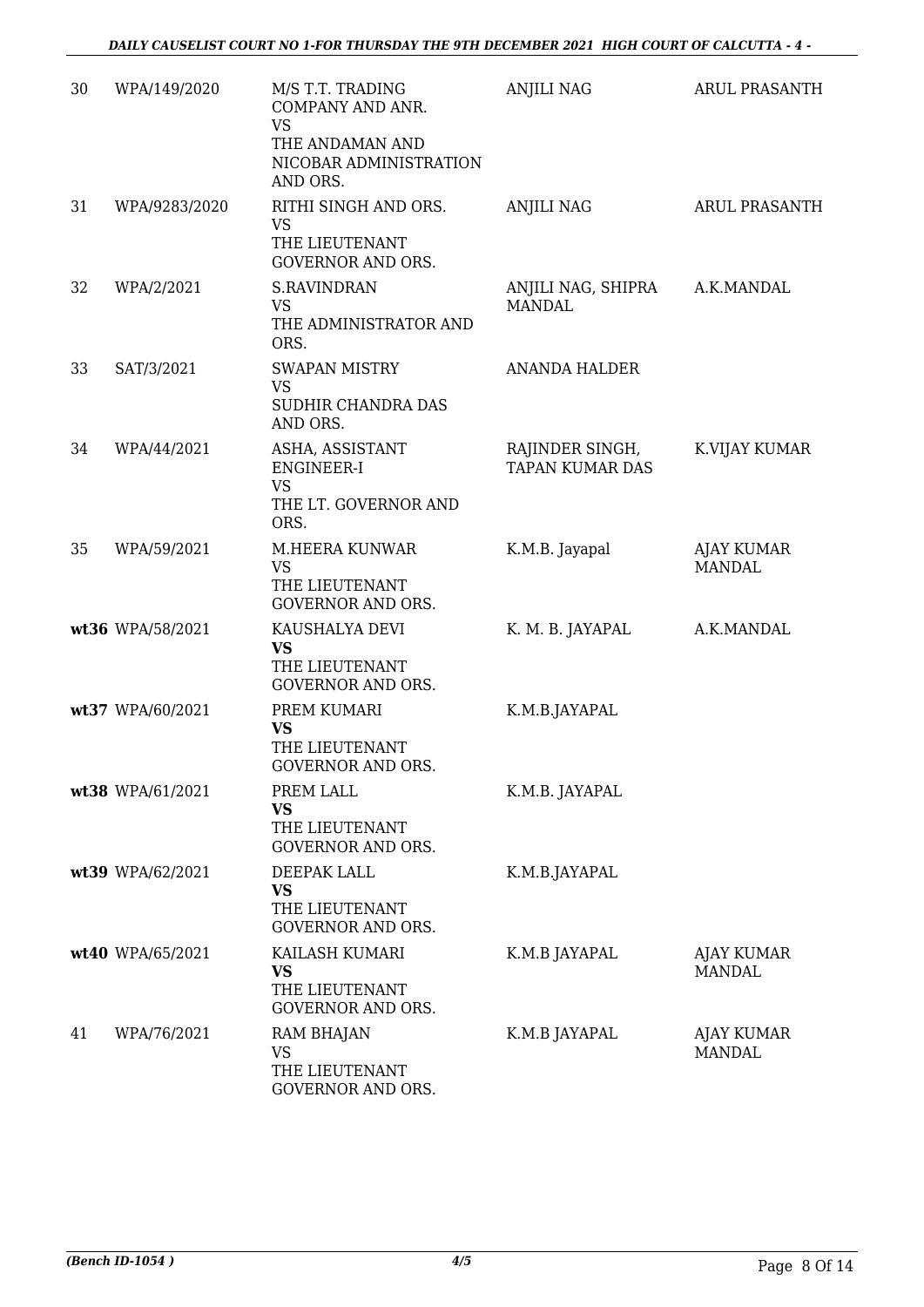| 42 | WPA/134/2021                  | M/S SALCON ENGINEERS<br>AND FABRICATORS AND<br>ANR.<br><b>VS</b><br>THE CHAIRMAN, STATE<br>TRANSPORT AUTHORITY<br>AND ORS. | V.D.SIVABALAN,<br><b>RAKESH KUMAR</b>   |                                                       |
|----|-------------------------------|----------------------------------------------------------------------------------------------------------------------------|-----------------------------------------|-------------------------------------------------------|
| 43 | WPA/150/2021                  | SMTI. E. SHYAMALA<br>VS.<br>THE TEHSILDAR AND ORS.                                                                         | VISHAL KR. BISWAS,<br><b>ANJILI NAG</b> |                                                       |
| 44 | WPA/184/2021                  | SAKTHI SHIPPING<br>LOGISTICS PRIVATE<br>LIMITED<br>VS.<br>THE HON'BLE LIEUTENANT<br><b>GOVERNOR</b>                        | <b>GOPALA BINNU</b><br><b>KUMAR</b>     | <b>SHATADRU</b><br>CHAKRABORTY,<br>RAMENDU<br>AGARWAL |
|    | IA NO: CAN/2/2021, CAN/3/2021 |                                                                                                                            |                                         |                                                       |
| 45 | WPA/186/2021                  | ESWAR RAO<br>VS.<br>ANDAMAN AND NICOBAR<br>STATE COOPERATIVE BANK                                                          | MOHD, TABRAIZ                           | AJAY KUMAR<br>MANDAL                                  |

IA NO: CAN/1/2021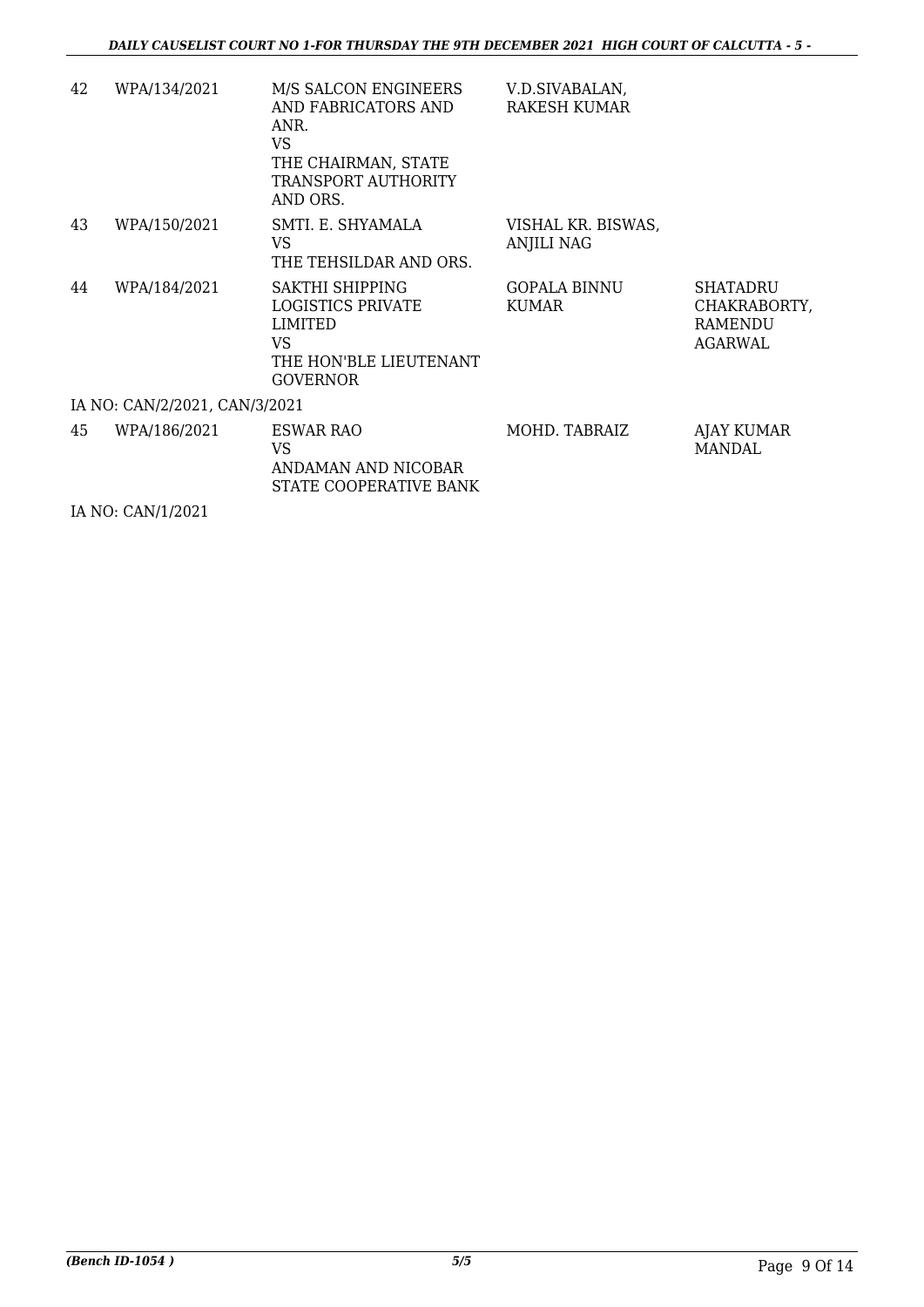

# Calcutta High Court

**In The Circuit Bench at Port Blair**

## **Appellate Side**

**DAILY CAUSELIST For Thursday The 9th December 2021**

## **COURT NO. 2**

**SINGLE BENCH (SB)**

**AT 10:30 AM**

## **HON'BLE JUSTICE JAY SENGUPTA**

## **(SINGLE BENCH WILL SIT AFTER COMPLETION OF DIVISION BENCH)**

|              | <b>MOTION</b>                  |                                                                                                                                |                                     |                           |  |
|--------------|--------------------------------|--------------------------------------------------------------------------------------------------------------------------------|-------------------------------------|---------------------------|--|
| $\mathbf{1}$ | CO/19/2021                     | M/S KRISHNA TRADING<br><b>COMPANY</b><br><b>VS</b><br>N.GURUSWAMY AND ANR.                                                     | N.A.KHAN                            |                           |  |
| 2            | WPA/127/2021                   | <b>R.DILLESWAR RAO</b><br><b>VS</b><br>THE HONBLE LIEUTENANT<br><b>GOVERNOR AND ORS.</b>                                       | S.GLORIA MARY                       | <b>ARUL PRASANTH</b>      |  |
| 3            | WPA/245/2021                   | MANGESH ANANDRAO<br><b>BANKAR</b><br><b>VS</b><br>THE CHAIRMAN                                                                 | <b>GOPALA BINNU</b><br><b>KUMAR</b> |                           |  |
| 4            | WPA/256/2021                   | SHANKER CH. DAS<br><b>VS</b><br>THE ANDAMAN AND<br>NICOBAR ADMINISTRATION<br><b>AND OTHERS</b>                                 | <b>GOPALA BINNU</b><br><b>KUMAR</b> |                           |  |
| 5            | WPA/272/2021                   | CHAMU URAON<br><b>VS</b><br>THE ANDAMAN AND<br>NICOBAR ADMINISTRATION<br>(SERVICE THROUGH THE<br>DEPUTY COMMISSIONER,          | LOKESH CHEZIAN                      | <b>VIKAS TEWARY</b>       |  |
| 6            | WPA/275/2021                   | M/S FAIRMACS SHIPPING<br>AND TRANSPORT SERVICE<br>PRIVATE LIMITED<br><b>VS</b><br>THE LIEUTENANT<br><b>GOVERNOR AND OTHERS</b> | <b>ANJILI NAG</b>                   | RAMENDU<br><b>AGARWAL</b> |  |
|              | <b>SPECIAL LEAVE TO APPEAL</b> |                                                                                                                                |                                     |                           |  |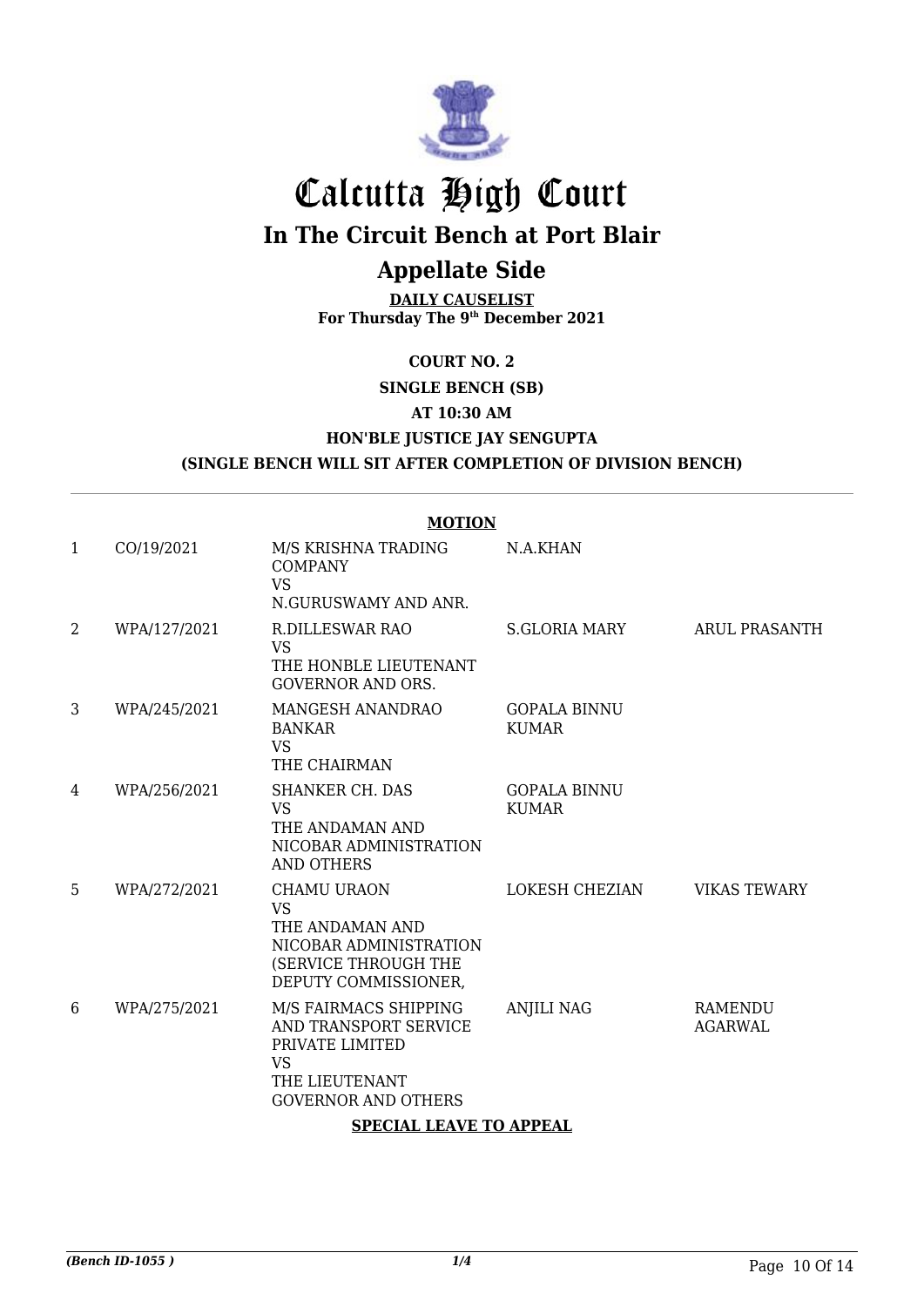| $\overline{7}$ | CRA/14/2019        | THE STATE<br><b>VS</b>                                                                                                            | S.KARMAKAR                          | <b>GOPALA BINNU</b><br><b>KUMAR</b>   |
|----------------|--------------------|-----------------------------------------------------------------------------------------------------------------------------------|-------------------------------------|---------------------------------------|
|                |                    | A.JOSEMON                                                                                                                         |                                     |                                       |
|                | IA NO: CRAN/1/2021 |                                                                                                                                   |                                     |                                       |
|                |                    | <b>APPLICATION</b>                                                                                                                |                                     |                                       |
| 8              | FMAT/3/2021        | <b>AMIYO ROY</b><br><b>VS</b><br>THE DIRECTOR AND<br><b>ANOTHER</b>                                                               | <b>ANJILI NAG</b>                   |                                       |
|                | IA NO: CAN/1/2021  |                                                                                                                                   |                                     |                                       |
| 9              | CRA/13/2021        | MOHAN KUMAR<br><b>VS</b><br>THE STATE                                                                                             | MD. TABRAIZ                         | <b>SUMIT KARMAKAR</b>                 |
|                |                    | <b>FOR HEARING</b>                                                                                                                |                                     |                                       |
| 10             | CRA/6/2018         | THE STATE                                                                                                                         | <b>SUMIT KARMAKAR</b>               | <b>GOPALA BINNU</b>                   |
|                |                    | <b>VS</b><br><b>SANDIP KUMAR</b>                                                                                                  |                                     | <b>KUMAR</b>                          |
| 11             | WPA/171/2018       | MULTIPLE AGENCIES<br>PRIVATE LIMITED AND ANR.<br><b>VS</b><br><b>ANDAMAN STATE</b><br><b>COOPERATIVE BANK</b><br>LIMITED AND ORS. | RAKESH PAL GOBIND                   | MOHD. TABRAIZ                         |
| 12             | WPA/236/2018       | EXECUTIVE ENGINEER,<br>CONSTRUCTION DIVISION-<br>II, APWD<br><b>VS</b><br>S. PRABHAKARAN AND ORS.                                 | MOHAMMED<br><b>TABRAIZ</b>          | <b>GOPALA BINNU</b><br><b>KUMAR</b>   |
| 13             | FMAT/3/2019        | SABITA DEVI AND ORS.<br><b>VS</b><br>THE MANAGER AND ANR.                                                                         | K.M.B.JAYAPAL,<br>G.MINI            | ARUL PRASANTH,<br><b>ANITHA HEGDE</b> |
| 14             | CRA/12/2019        | PRADEEP HALDER<br>VS.<br>THE STATE                                                                                                | D. ILANGO AND R.<br>PRADEEP         |                                       |
| 15             | WPA/150/2019       | UTTAM SHIL @ UTTAM<br><b>SEAL AND ORS.</b><br><b>VS</b><br>THE LIEUTENANT<br><b>GOVERNOR AND ORS.</b>                             | <b>ANJILI NAG</b>                   |                                       |
|                | wt16 WPA/3/2019    | SHYNI JOSE<br><b>VS</b><br>THE LIEUTENANT<br>GOVERNOR AND ORS.                                                                    | <b>ANJILI NAG</b>                   |                                       |
|                | wt17 WPA/9/2019    | T. SHANMUGAM<br><b>VS</b><br>THE LIEUTENANT<br><b>GOVERNOR AND ORS.</b>                                                           | <b>ANJILI NAG</b>                   |                                       |
| 18             | WPA/209/2019       | R. KAUSHALYA AND ORS.<br><b>VS</b><br>THE UNION OF INDIA AND<br>ORS.                                                              | ANJILI NAG, SHIPRA<br><b>MANDAL</b> | MOHD. TABRAIZ                         |

*DAILY CAUSELIST COURT NO 2-FOR THURSDAY THE 9TH DECEMBER 2021 HIGH COURT OF CALCUTTA - 2 -*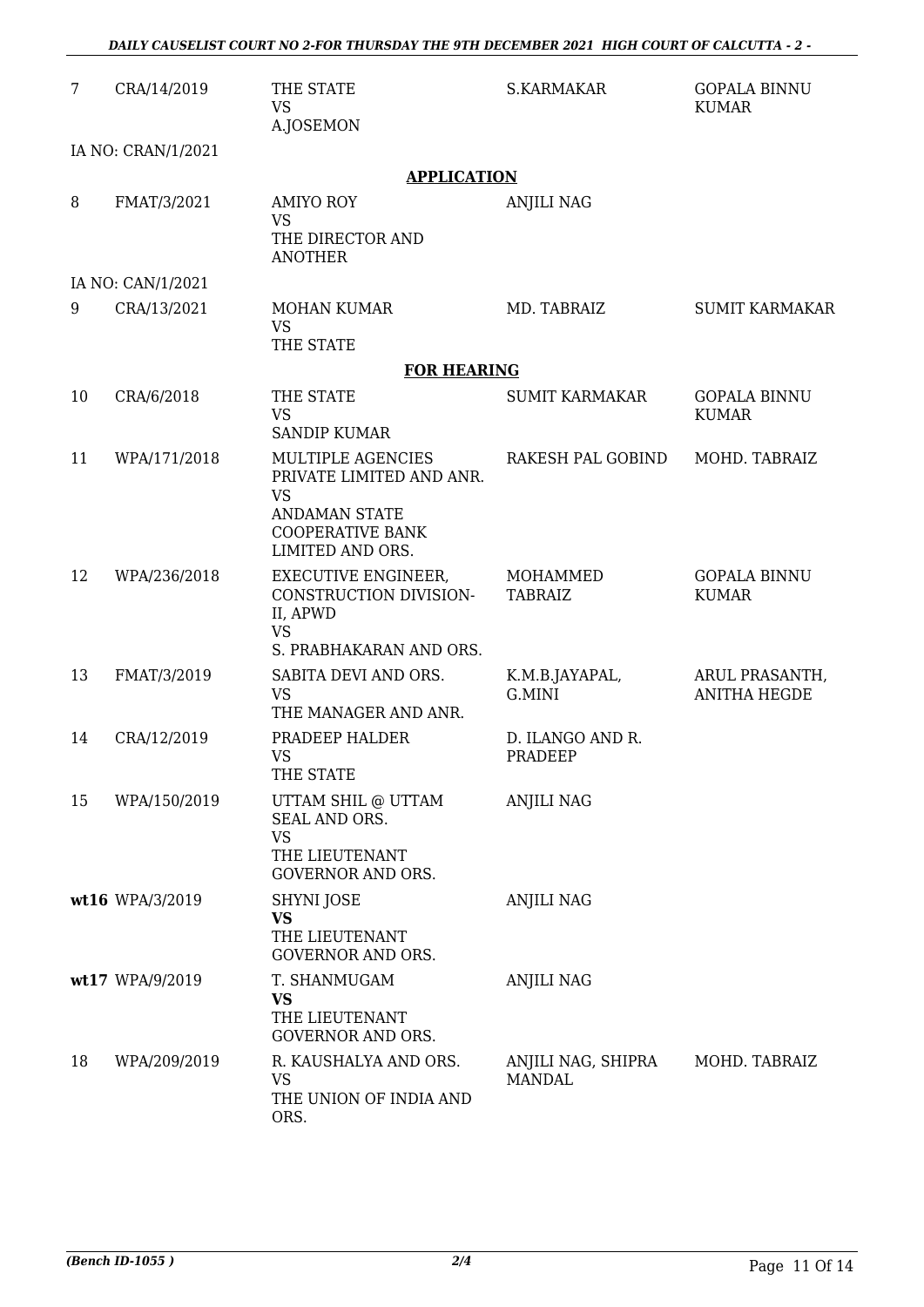| 19 | WPA/243/2019      | KARTICK AND ORS.<br><b>VS</b><br>THE LIEUTENANT<br><b>GOVERNOR AND ORS.</b>                              | ANJILI NAG, SHIPRA<br><b>MANDAL</b> | RAMENDU<br><b>AGARWAL</b>            |
|----|-------------------|----------------------------------------------------------------------------------------------------------|-------------------------------------|--------------------------------------|
| 20 | WPA/267/2019      | THE GENERAL MANAGER,<br>ANIIDCO LTD.<br><b>VS</b><br>Y. JOHN AND ORS.                                    | ANJILI NAG,<br>R.PRADEEP            | <b>GOPALA BINNU</b><br><b>KUMAR</b>  |
| 21 | SAT/1/2020        | M. T. SAIDU AND ORS.<br><b>VS</b><br>M/S. ANDAMAN TIMBER<br><b>INDUSTRIES LIMITED AND</b><br>ANR.        | K. VIJAY KUMAR                      | K. M. B JAYAPAL                      |
| 22 | SAT/7/2020        | KALAIARASAN AND ORS.<br><b>VS</b><br>ASIF ALI AND ORS.                                                   | <b>ANJILI NAG</b>                   | KMB JAYAPAL                          |
| 23 | WPA/34/2020       | SMTI. REBA MONDAL<br><b>VS</b><br>THE UNION OF INDIA AND<br>ORS.                                         | <b>ANANDA HALDER</b>                |                                      |
| 24 | WPA/52/2020       | P.KANNAN<br><b>VS</b><br>THE UNION OF INDIA AND<br>ORS.                                                  | K.M.B.JAYAPAL                       | <b>AJAY KUMAR</b><br><b>MANDAL</b>   |
| 25 | WPA/61/2020       | THE ANDAMAN AND<br><b>NICOBAR</b><br>ADMINISTRATION,<br><b>VS</b><br>PONDICHERRY UNIVERSITY              | MAHESHWAR LALL,<br><b>S.SAMANTA</b> | RAJINDER SINGH,<br><b>TULSI LALL</b> |
|    | IA NO: CAN/1/2021 |                                                                                                          |                                     |                                      |
| 26 | WPA/107/2020      | THE EXECUTIVE ENGINEER<br><b>VS</b><br>S.MANOHARI AND ORS.                                               | V.TIWARI                            | <b>G.BINNU KUMAR</b>                 |
|    | wt27 WPA/117/2020 | <b>S.MANOHARI AND ORS.</b><br><b>VS</b><br>THE EXECUTIVE<br>ENGINEER, PORT BLAIR<br>NORTH DIVISION, APWD | <b>GOPALA BINNU</b><br><b>KUMAR</b> | V.TIWARI                             |
| 28 | WPA/109/2020      | <b>SASI KALA</b><br><b>VS</b><br>THE UNION OF INDIA AND<br>ORS.                                          | K.M.B.JAYAPAL,<br>G.MINI            |                                      |
| 29 | WPA/122/2020      | S. K. MONIRUL ALI<br><b>VS</b><br>THE LT. GOVERNOR AND<br>ORS.                                           | MOHAMMED<br>TABRAIZ                 |                                      |
| 30 | WPA/124/2020      | M.KRISHNAN<br><b>VS</b><br>THE LIEUTENANT<br><b>GOVERNOR AND ORS.</b>                                    | MOHD. TABRAIZ                       | ARUL PRASANTH                        |
| 31 | CRA/3/2021        | KALYAN BHAGWAR<br><b>VS</b><br>THE STATE                                                                 | K.SABIR                             | A.S.ZINU                             |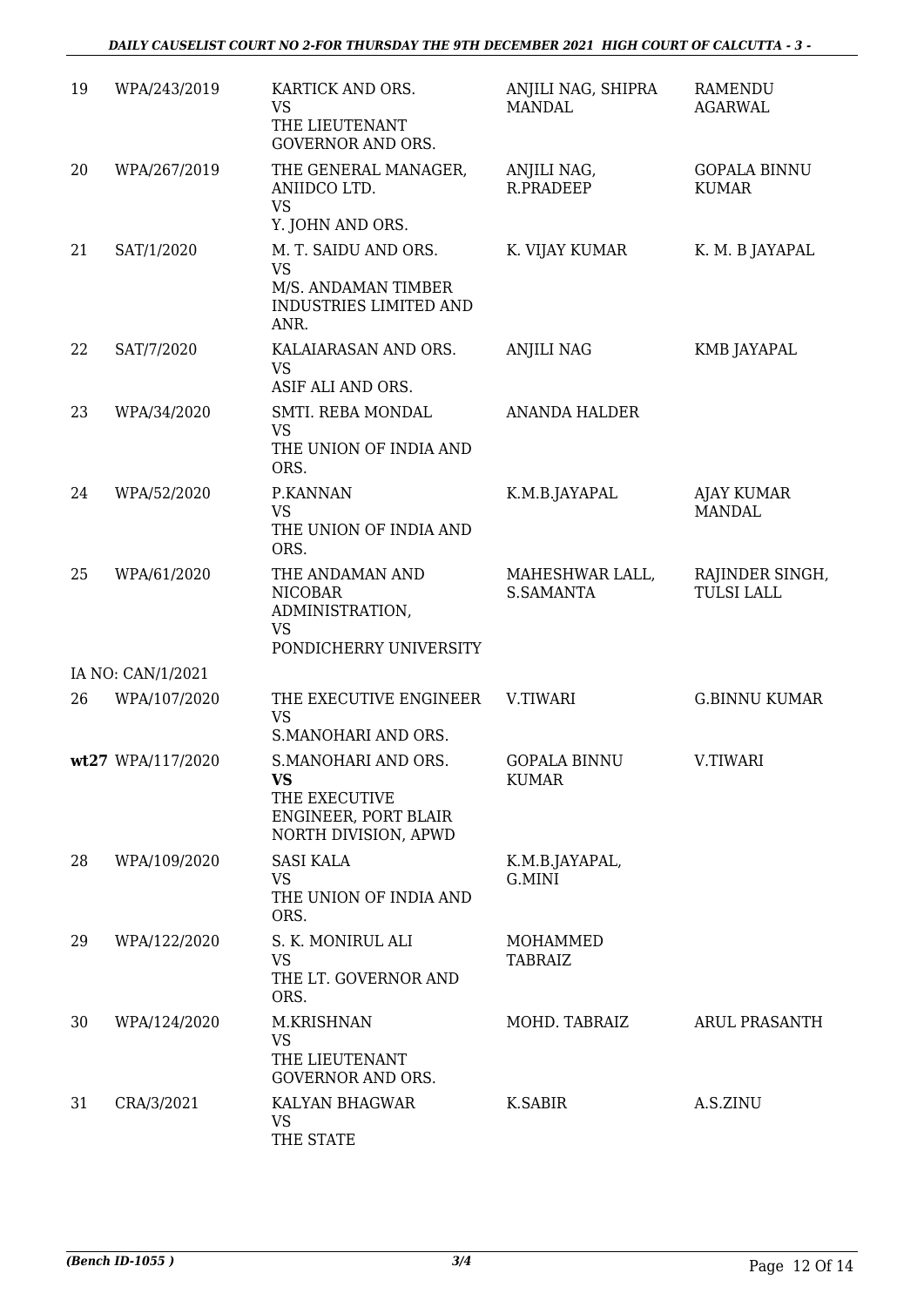| 32 | WPA/83/2021  | <b>ABDUL SIDDIQUE</b><br>VS<br>THE LIEUTENANT<br><b>GOVERNOR AND ANR.</b>                | MOHD. TABRAIZ            | AJAY KUMAR<br>MANDAL        |
|----|--------------|------------------------------------------------------------------------------------------|--------------------------|-----------------------------|
| 33 | WPA/135/2021 | <b>GANGA DIN</b><br>VS<br>THE ANDAMAN AND<br>NICOBAR ADMINISTRATION<br>AND ORS.          | K.M.B.JAYAPAL,<br>G.MINI | AJAY KUMAR<br><b>MANDAL</b> |
| 34 | WPA/185/2021 | THE INDIA RED CROSS<br><b>SOCIETY</b><br>VS<br>THE ANDAMAN AND<br>NICOBAR ADMINISTRATION | MOHD. TABRAIZ            | AJAY KUMAR<br>MANDAL        |

IA NO: CAN/2/2021, CAN/1/2021